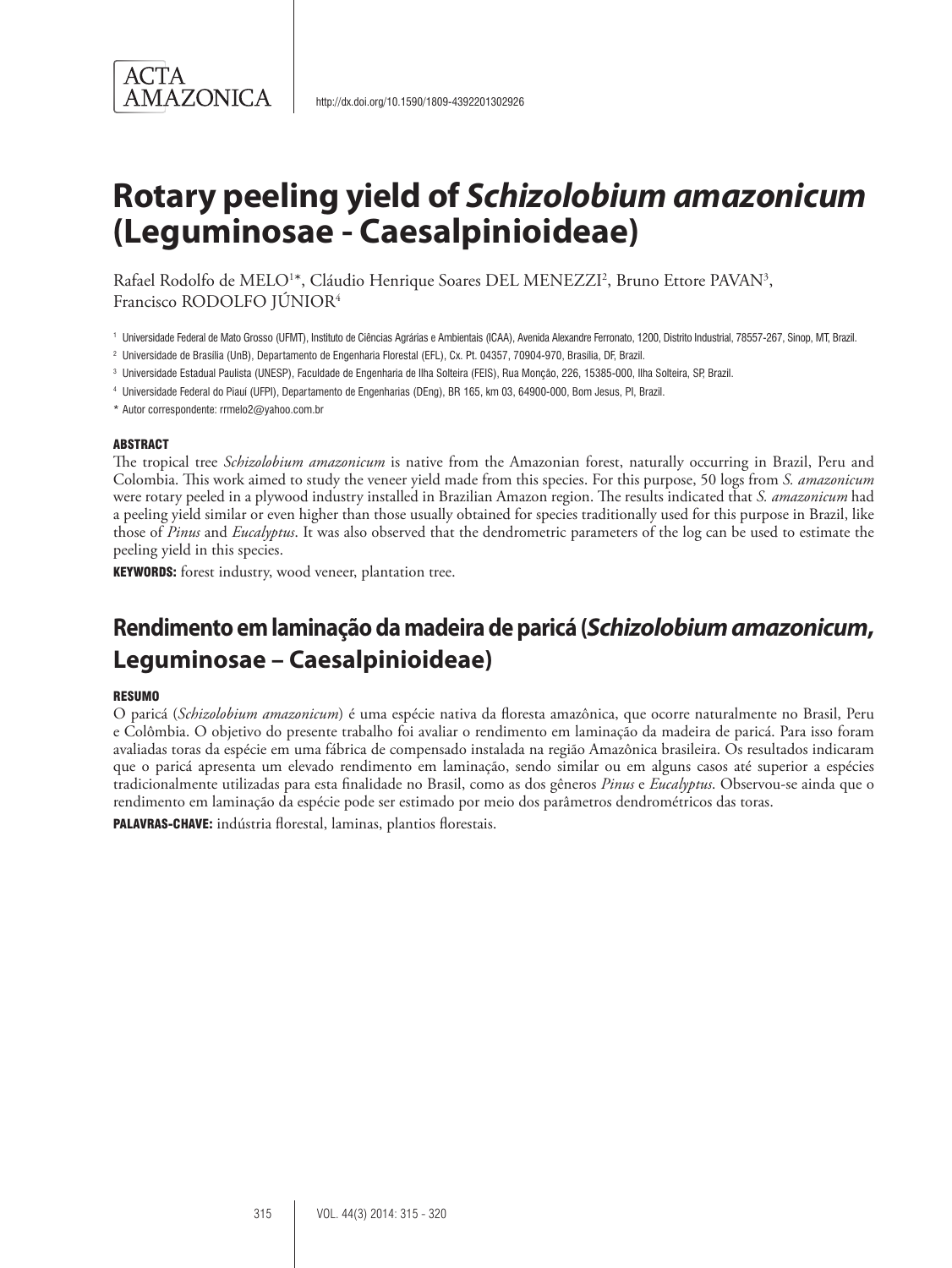

Rotary peeling yield of *Schizolobium amazonicum*  (Leguminosae – Caesalpinioideae)

## **INTRODUCTION**

*Schizolobium amazonicum* is a fast-growing Brazilian tropical wood species with high productivity (20 to 30 m3 ha<sup>-1</sup> year<sup>-1</sup>). Since 2000 plantations have been established, and currently they cover approximately 85,000 ha. The species has a straight trunk almost without any branch and it produces a white-yellowish low density hardwood: usually less than 0.40 g cm-3. It is mainly used to produce wood veneers and plywood. Such characteristics have contributed for the largescale cultivation of this species in homogeneous plantations in Northern Brazil. At the end of its cycle, after four to seven years, *S. amazonicum* produces stem with diameters of 10 to 40 cm (Melo 2012).

The following species characteristics are highly desirable at industrial point of view: its easy debarking, fast drying, lack of knots and the possibility to be rotary peeled to produce veneer without pretreatments and log rounding. However, plantations has relatively thin stem when harvested (4-6 years) and the traditional lathe used for larger logs is not suitable for the peeling process. According to Melo *et al*. (2013) to overcome this limitation a new equipment was developed, then enabling the use of thinner logs and providing significant gain in recovery. Instead of log mounting spindles, the new equipment presents tension screws which press and rotate the wood over the blade, enabling the peeling of until 4-cm diameter wood (peeling core), while a traditional lathe could laminate wood up to 12 cm.

According to Huang *et al.* (2012), the recovery of the peeling process is influenced by several factors, and they highlighted that the quality of the raw material is the most important. Characteristics such as stem conicity and straightness, log diameter and absence of knots and top cracks are considered very important factors to obtain higher recoveries and to produce high-quality veneers.

Nonetheless, such characteristics are not enough for achieving high recoveries since the operational conditions and the type of equipment used are also considered factors that limit productivity improvement (Melo *et al*. 2013). In the manufacturing of panels, the peeling process is considered that with the highest losses (Hapla *et al*. 2002). Therefore, by knowing the source of these losses during peeling it is possible to increase the productivity and decrease production costs. Additionally, these improvements provide a better use of the raw material and the manufacture of products with better quality. The technical feasibility of certain wood species for peeling can be evaluated by measuring the yield and comparing it with those obtained for other wood species traditionally used for peeling at industrial level (Bonduelle *et al*. 2006). In Brazil, two genera of plantations tree species are important: *Eucalyptus* and *Pinus*. In this context, this study aimed to evaluate the potential of *Schizolobium amazonicum*  to produce veneer, measuring the peeling yield and predicting the yield from the dendrometric variables of the log.

#### **MATERIALS AND METHODS**

Fifty 5-7-year-old *Schizolobium amazonicum* Huber ex. Ducke (Leguminosae – Caesalpinioideae) trees were harvested and 170-cm length logs were produced and randomly selected in the yard of a plywood facility located in Northern Brazil. Before the peeling, the logs were numbered and top and bottom circumferences were measured. Further five logs were used to determine wood basic density.

The selected logs were peeled within 72 hours after harvesting, and therefore they were still in wet condition. No heating pretreatment was conducted, whereas debarking was the only processing operation performed before log peeling. This process was performed in a rotary lathe with rollers and without spindles. In this equipment, differently from conventional lathes, the log is not rotated by lateral spindles but by two rollers which press the log against the blade. This machine, which was firstly projected in order to fulfill the *S. amazonicum* peeling demand, can be used to laminate logs with maximum diameter of 40 cm and to use the peeling core discarded by traditional lathes.

The lathe was adjusted to obtain 1.50-mm thick veneers. The veneers produced were clipped in different sizes according to their visual quality, whereas the best ones presented 230 cm x 170 cm (length x width) and the others, 60 cm x 170 cm. In the facility where the study was conducted, the differentiation in the dimensions of the veneers is performed aiming at using the veneers with the greatest dimensions and best appearances in plywood surface layers, while the others are used in the core.

The method used for this differentiation was the visual grading which, according to Lara Palma *et al*. (2012), is performed by industry based on type, quantity and dimensions of the defects found in the veneers. It has been established by industrial practice because there is no specific standard for this wood species. Thus, this aspect was also used to qualify the veneers produced. Thereby, after the peeling of each log the number of surface and core veneers obtained was accounted. Surface veneers were selected through the pre-established parameters: lack of defects (especially knots, checks and faults), uniform color and lack of pith region, apart from veneer size.

The peeling yield was estimated for each of the 50 peeled logs considering the volume obtained through the measurement of length, width and thickness of the veneers produced by each log. For yield calculation, the losses from the process of debarking, rounding and discarded veneers were computed.

The dendrometric variables of the logs used in the process of peeling were assessed through descriptive statistics. The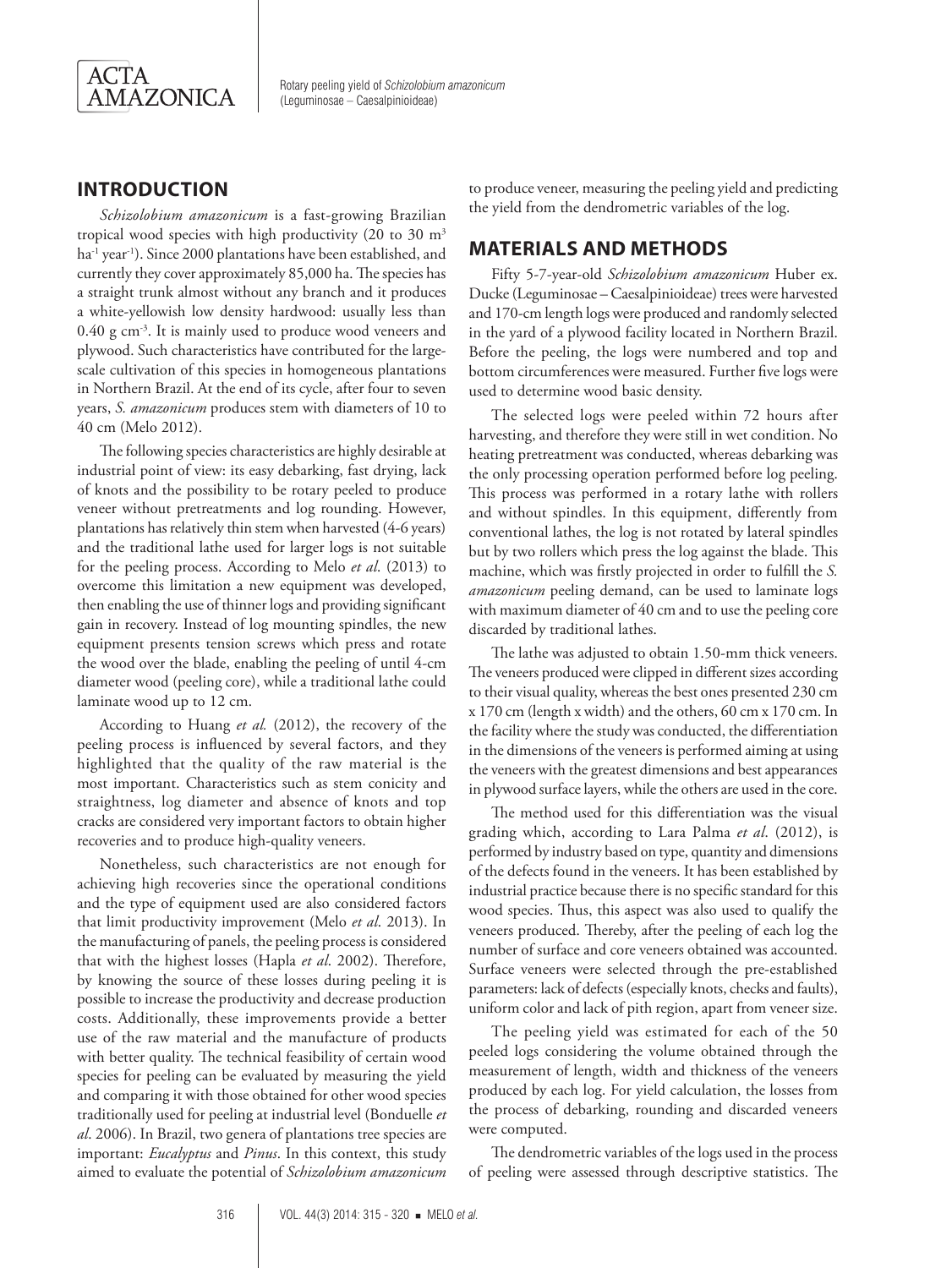

Rotary peeling yield of *Schizolobium amazonicum* (Leguminosae – Caesalpinioideae)

volumes obtained in the peeling process were converted into percentage values considering as maximum volume that registered for logs with bark. In order to estimate the peeling recovery, number of veneers produced per log, and yield of both surface and core veneers, the dendrometric characteristics registered for the logs – minimum, maximum and average inside and outside bark diameter; form factor from inside and outside bark diameter; log volume computed from inside and outside bark diameter and bark thickness were used as independent variables.

#### **RESULTS**

The logs used in this study showed average outside bark diameter between 13 cm and 25 cm, which well represent the diametric amplitude of the *S. amazonicum* wood used by plywood industries (Table 1). With respect to the bark, an average value lower than 0.5 cm was observed, which indicates a species with relatively thin bark. Despite being usually disregarded, the bark proportion of a tree is also one of the essential parameters to determine veneer recovery.

In total, 485 veneers were obtained from the 50 peeled logs – 123 surface veneers and 362 core veneers. The difference between the average thickness found  $(1.55 \pm 0.14 \text{ mm})$  and the pre-established nominal thickness (1.50 mm) was low (less than 4%), which indicates an effective adjustment in the lathe's regulation (Table 2). In this case, the thickness found was slightly higher than the nominal. Bortoletto Jr. (2008) emphasizes that it is better to produce thicker veneers, because during drying the thickness of veneer is reduced and further thickness reduction is observed when the plywood is hot-pressed.

The peeling of *S. amazonicum* veneers provided a 59.9% yield and, as a result, a 40.1% loss (Table 3). About 54% of veneers had potential for use as surface veneers, while the rest, 46.3%, as core. On the other hand, Melo (2012) suggested that only one third of the useful volume of the veneers produced with this species would be suitable for use as surface in panels. Table 4 presents the comparison of peeling recoveries in different studies. It is clear the peeling

**Table 1.** Volume (V), diameter with bark (Db), bark thickness (Tb), basic density (ρ) and form factor (Ff) of *Schizolobium amazonicum* logs.

| Values   | V                     | Db                 | Tb   | ρ          | Ff       |  |
|----------|-----------------------|--------------------|------|------------|----------|--|
|          | (x100m <sup>3</sup> ) | $\ldots$ (cm)<br>. |      | $(g cm-3)$ | $\cdots$ |  |
| Maximum  | 8.34                  | 25.0               | 0.72 | 0.42       | 0.98     |  |
| Mean     | 4.23                  | 17.7               | 0.44 | 0.34       | 0.93     |  |
| Minimum  | 2.33                  | 13.2               | 0.32 | 0.27       | 0.88     |  |
| $CV(\%)$ | 14.6                  | 12.9               | 27.3 | 11.8       | 3.23     |  |
| Total*   | 50                    | 50                 | 50   | 30         | 50       |  |

\*number of samples used to obtain mean values.

**Table 2.** Number and volume of surface veneers (Ns; Vs) and core veneers (Nc; Vc) obtained from the logs and observed thickness veneers (To) of *Schizolobium amazonicum* veneers.

| Values   | Ns       | Nc   | Vs          | Vc          | Тo   |
|----------|----------|------|-------------|-------------|------|
|          | $\cdots$ |      | $(x100m^3)$ | $(x100m^3)$ | (mm) |
| Maximum  | 7.00     | 17.0 | 4.21        | 2.67        | 1.79 |
| Mean     | 2.46     | 7.24 | 1.48        | 1.14        | 1.55 |
| Minimum  | 0.00     | 0.00 | 0.00        | 0.00        | 1.33 |
| $CV(\%)$ | 78.9     | 45.9 | 79.0        | 45.6        | 9.09 |
| Total*   | 123      | 362  | 123         | 362         | 150  |

\*number of samples used to obtain mean values.

**Table 3.** Percentage of losses observed for *Schizolobium amazonicum* log peeling.

| Parameter        | Percentage |
|------------------|------------|
| Surface veneer   | 32.3       |
| Core veneer      | 27.6       |
| Discarded veneer | 16.5       |
| Peeling core     | 12.0       |
| Rounding         | 6.70       |
| <b>Bark</b>      | 4.90       |

yield found here was similar or even higher than those found for *Eucalyptus* and *Pinus* species.

The model adjusted to estimate the peeling recovery aggregated two variables: minimum inside bark diameter and outside-bark form factor (Figure 1). It was verified an adjusted coefficient of variation value of 0.48 and a standard error of the estimate of 9.96. Using the minimum inside bark

**Table 4.** Comparative yield of *Schizolobium amazonicum* peeling with others sources.

|  |                                |                | debarking                | rounding                 | handling                 | peeling core | vield |
|--|--------------------------------|----------------|--------------------------|--------------------------|--------------------------|--------------|-------|
|  | Source                         | <b>Species</b> |                          |                          |                          |              |       |
|  | Bortoletto Jr. (2008)          | P. merkussi    | 13.5                     | 15.1                     | 5.3                      | 8.2          | 57.9  |
|  | Bonduelle et al. (2006)        | Pinus spp.     |                          | 35.0                     | 4.0                      | 13.0         | 49.3  |
|  | Almeida et al. (2004)          | E. urograndis  | 12.6                     | 19.7                     | $\overline{\phantom{a}}$ | 10.9         | 56.8  |
|  | Bortoletto Jr. & Belini (2002) | S. parahyba    | 8.4                      | 22.9                     | 6.2                      | 9.9          | 52.6  |
|  | Hoffmann (2009)                | S. amazonicum  | $\overline{\phantom{a}}$ | $\overline{\phantom{a}}$ | 15.27                    | 6.4          | 55.7  |
|  | This study                     | S. amazonicum  | 4.9                      | 6.7                      | 16.52                    | 12.0         | 59.9  |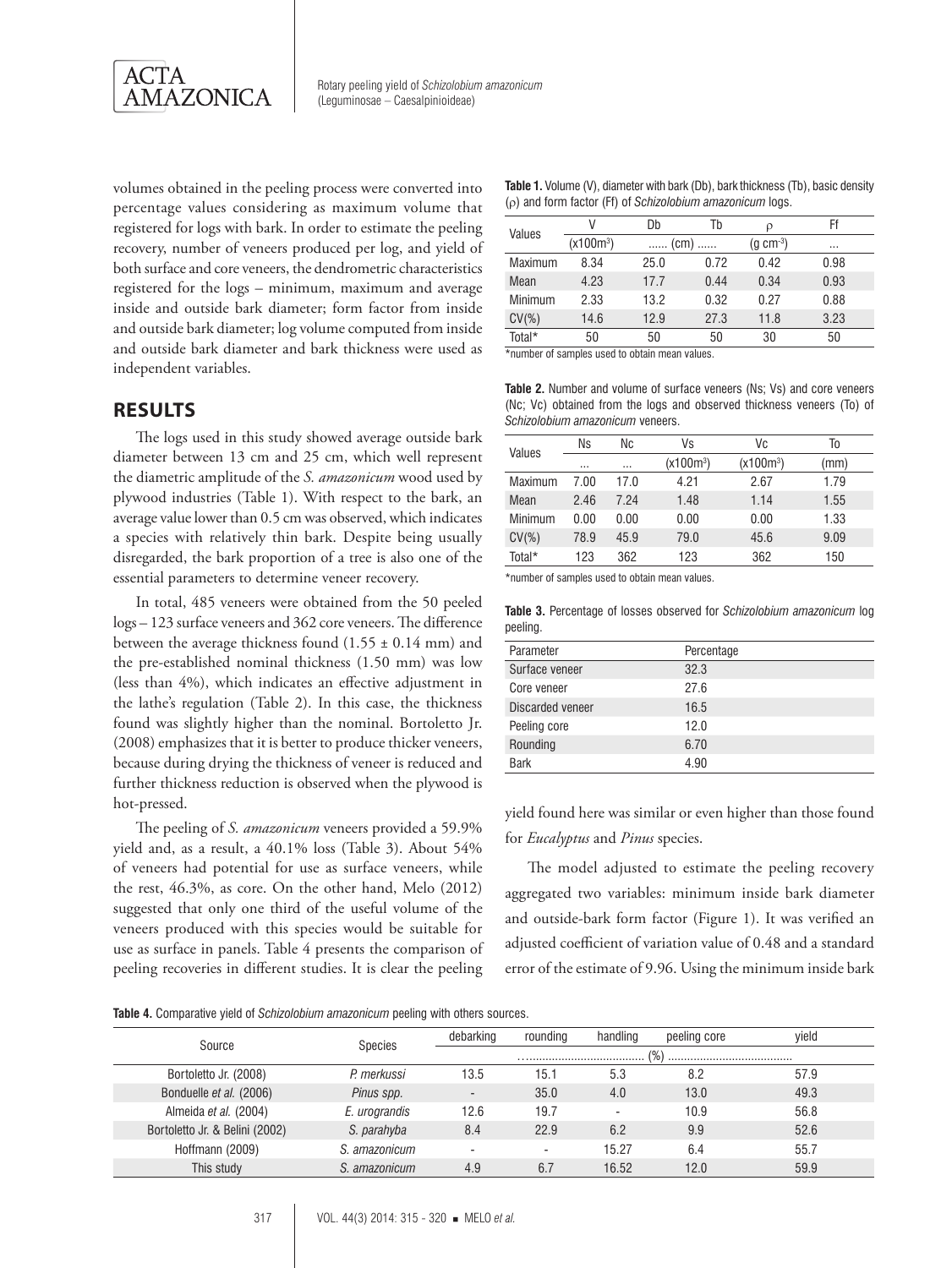

diameter data it was possible to estimate the number of veneers produced by each log with an  $\mathsf{R}_{\mathsf{a} \mathsf{j}}^{\mathsf{2}}$  value of 0.56 (Figure 2).

## **DISCUSSION**

The peeled logs presented diameter at breast height ranging from 13 to 25 cm, which is within the range usually found for *S. amazonicum* logs used for industrial purposes. Hoffmann (2009), while performing the dendrometric characterization of *S. amazonicum* commercial plantations with ages from five to seven years, observed diameters ranging from 11 to 29 cm for the 180 trees surveyed, only 12 (6.67%) were outside the interval registered in the present study. The bark thickness was about 0.5 cm, which means a species with thin bark. Sometimes this characteristic is not properly considered in peeling yield studies, but it is a very important factor. For instance, Bortoletto Jr. and Belini (2002) observed for *S. parahyba* – a similar species to *S. amazonicum* - an improvement in peeling recovery over 8% when logs peeled with and without bark were compared. For *S. parahyba*, the average bark thickness registered was 0.80 cm.

Regarding the basic density, the average value registered (0.34 g cm-3). Table 1 also shows that the average form factor of the veneers was 0.93, which is similar to those found for logs from species traditionally peeled in lathes, such as those from *Pinus* (Bonduelle *et al*. 2006) and *Eucalyptus* genera (Almeida *et al*. 2004). The low basic density observed in addition to its straight stem qualifies *S. amazonicum* as a species with technological characteristics suitable for peeling.

The yield registered in this study is similar to those previously observed in either the same species (Hoffmann 2009) or different species (Bortoletto Jr. 2008; Almeida *et* 



**Figure 1.** Adjusted equation for yield (Y) according to the debarked log volume (V), form factor with bark (F) and debarked log minimum diameter (D) of *Schizolobium amazonicum* logs. Adjusted model Y = 134.2 + 1503V + 102.9(1/F) + 0.005D<sup>3</sup>; F = 14.51; Prob > F = <.0001; R<sup>2</sup><sub>aj.</sub> = 0.48;  $Syx = 9.96$ .

*al*. 2004). Therefore, this indicates that *S. amazonicum* has important potential for the production of panels. It means the *S. amazonicum* can become a competitive species since it presents high productivity and yields high quality veneers, as mentioned by Hoffmann (2009).

Besides its elevated yield, *S. amazonicum* does not need pretreatments for peeling, which is needed for most species (Mayer *et al*. 2007), reducing costs and processing time. The low average basic density  $(0.34 \text{ g cm}^{-3})$  found in this study enables log peeling without heating. Furthermore, it should be highlighted the absence of knots in the veneers owing to this species' high capacity of natural pruning. For other species without this characteristic, likewise those of the genus *Pinus*, the artificial pruning is necessary to obtain quality veneers. This procedure presents technical and economical implications in the peeling process, encumbering the final product.

The main losses in the process of peeling were because of the discard of veneers (16.5%). The elevated value of discarded veneers in the present study is possibly related to the low thickness of the veneers produced (1.50 mm). Nevertheless, Hoffman (2009) also found high values assessing the same species. According to Bortoletto Jr. (2008), although thinner veneers provide higher peeling yield, the number of discarded veneers can be considerably higher, because the veneer fragility which leads to be easily broken during handling process. The second greatest loss was observed in peeling core (11.9%), which was higher than those registered by Bortoletto Jr. and Belini (2002) for *S. parahyba*.

Although these works had been performed using conventional lathes with spindles which provide a higher core cylinder, such type of lathe also differs from that used



**Figure 2.** Adjusted equation for veneers produced for logs (*N*) according to the debarked log minimum diameter (*D*) of *Schizolobium amazonicum* logs. Adjusted model *N = -8.55 + 1.10D;* F = 61.34; Prob > F = <.0001; R $^{\rm 2}_{\rm a j}$  $= 0.56$ ; Syx  $= 2.22$ .